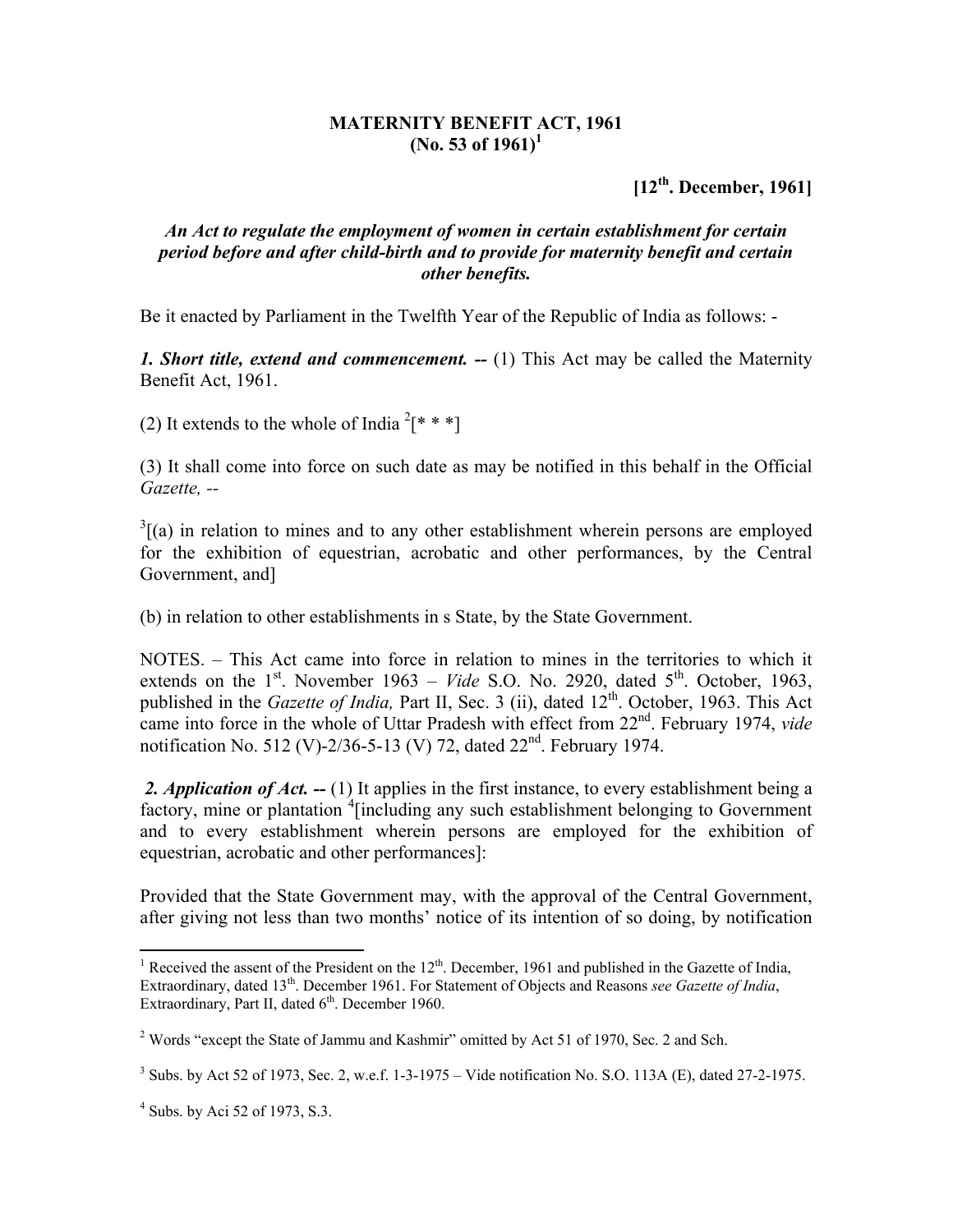In the official on In the official *Gazette,* declare that all or any of the provisions of this Act shall apply also to any other establishment or class of establishments, industrial, commercial, agricultural or otherwise.

(2)  ${}^{5}$ [Save as otherwise provided in  ${}^{6}$ [sections 5A and 5B] nothing contained in this Act] shall apply to any factory or other establishment to which the provisions of the Employees' State Insurance Act, 1948 (84 of 1948), apply for the time being.

- *3. Definitions. --* In this Act, unless the context otherwise requires, --
	- (a) "appropriate Government" means in relation to an establishment being a mine  $7$ [or an establishment where persons are employed for the exhibition of equestrian, acrobatic and other performances], the Central Government and in relation to any other establishment, the State Government;
	- (b) "child" includes a still-born child;
	- (c) "delivery" means the birth of a child;
	- (d) "employer" means –
	- (i) in relation to an establishment which is under the control of the Government, a person or authority appointed by the Government for the supervision and control of employees or where no person or authority is so appointed, the head of the department;
	- (ii) in relation to an establishment which is under any local authority, the person appointed by such authority for the supervision and control of employees or where no person is so appointed, the chief executive officer of the local authority;
	- (iii) in any other case, the person who are the authority which has the ultimate control over the affairs of the establishment and where the said affairs are entrusted to any other person whether called a manager, managing director, managing agent, or by any other name, such person;
	- $[{}^{8}(e)$  "establishment" means –
	- (i) a factory;
	- (ii) a mine;
	- (iii) a plantation;
	- (iv) an establishment wherein persons are employed for the exhibition of equestrian, acrobatics and other performances; or

 $<sup>5</sup>$  Subs. by Aci 21 of 1972, S.2.</sup>

 $6$  Subs. by Act 53 of 1976, sec. 2, for "section 5A". Act 53 of 1976 came into force w.e.f. 1-5-1976 – Vide notification No. S.O. 337 (E), dated 30-4-1976.

 $^7$  Added by Act 52 of 1973, S. 4.

<sup>8</sup> Subs. by Act 52 of 1973, S. 4.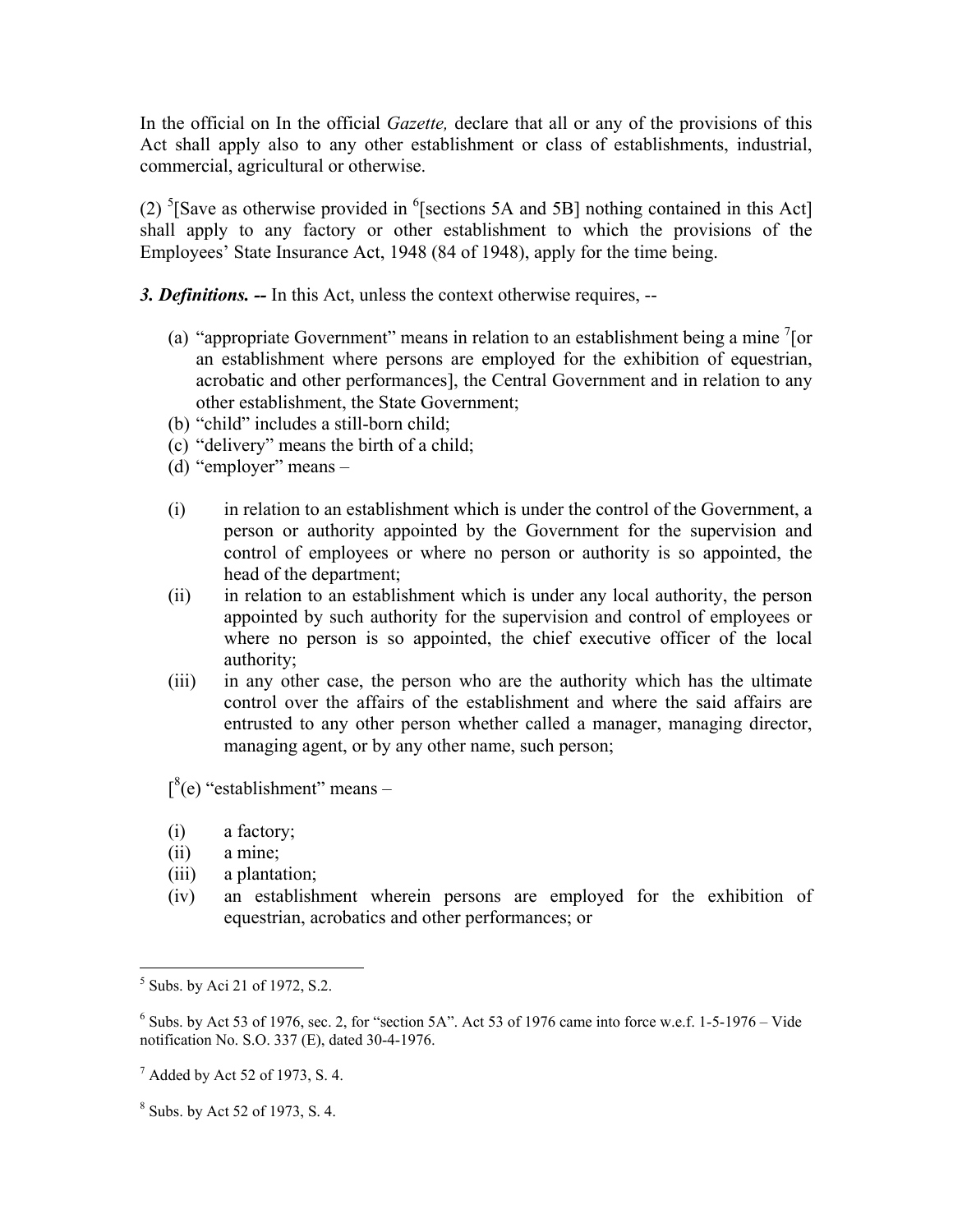- (v) an establishment to which the provisions of this Act have been declared under sub-section (4) of section 2 to be applicable;
- (f) "factory" means a factory as defined in clause (m) of section 2 of the Factories Act, 1948 (63 of 1948);
- (g) "Inspector" means an Inspector appointed under section 14;
- (h) "maternity benefit" means the payment refereed to in sub-section (1) of section 5;
- (i) "mine" means a mine as defined in clause (j) of section 2 of the Mines Act, 1952 (35 of 1952)
- (j) "miscarriage" means expulsion of the contents of a pregnant uterus at ay period prior to or during the twenty-sixth week of pregnancy but does not include any miscarriage the causing of which ins punishable under the Indian Penal Code (45 of 1860);
- (k) "plantation" means a plantation as defined in clause (f) of section 2 of the Plantations Labour Act, 1951 (69 of 1951);
- (l) "prescribed" means prescribed by rules made under this Act;
- (m) "State Government" in relation to a Union territory, means the Administrator thereof;
- (n) "wages" means all remuneration paid or payable in cash to a woman, if the terms of the contract of employment, express or implied, were fulfilled and includes –
	- (1) such cash allowances (including dearness allowance and house rent allowance) as a woman is for the time being entitled to;
	- (2) incentive bonus; and
	- (3) the money value of the concessional supply of foodgrains and other articles,

but does not include –

- (i) any bonus other than incentive bonus;
- (ii) overtime earnings and any deduction or payment made on account of fines;
- (iii) any contribution paid or payable by the employer to any pension fund or provident fund or for the benefit of the woman under any law for the time being in force; and
- (iv) any gratuity payable on the termination of service;
- (o) "woman" means a woman employed, whether directly or through any agency, for wages in any establishment.

NOTES. – Sec 3 (f). – A factory does not include a mine subject to the operation of the Mines Act, 152, or a railway running-shed.

Sec. 3 (j) – The definition of miscarriage is similar to the definition as given in Sec. 2 (14-B) of the Employees' State Insurance Act, 1948.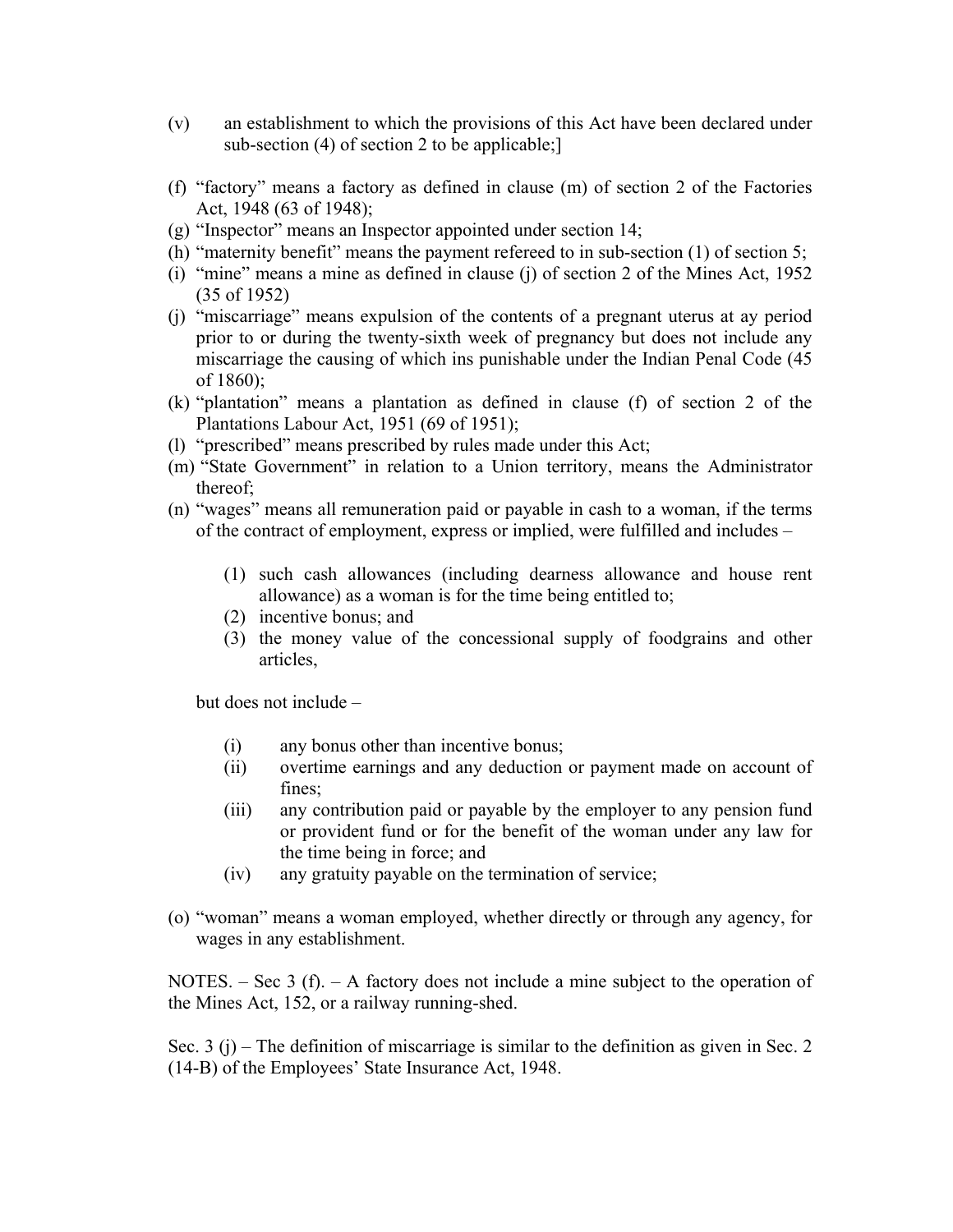*4. Employment of, or work by, women prohibited during certain period. --* (1) No employer shall knowingly employ a woman in any establishment during the six weeks immediately following the day of her delivery or her miscarriage.

(2) No woman shall work in any establishment during the six weeks immediately following the day of her delivery of her miscarriage.

(3) Without prejudice to the provisions of section 6, no pregnant woman shall, on a request being made by her in this behalf, be required by her employer to do during the period specified in sub-section (4) any work which is of an arduous nature or which involves long hours of standing or which in any way is likely to interfere with her pregnancy or the normal development of the foetus, or is likely to cause her miscarriage or otherwise to adversely affect her health.

(4) The period referred to in sub-section (3) shall be  $-$ 

- (a) at the period of one month immediately preceding the period of six weeks, before the date of her expected delivery;
- (b) any period during the said period of six weeks for which the pregnant woman does not avail of leave of absence under section 6.

*5. Right to payment of maternity benefit. --* (1) Subject to the provisions of this Act, every woman shall be entitled to, and her employer shall be liable for, the payment of maternity benefit at the rate of the average daily wage for the period of her actual absence immediately preceding and including the day of her delivery and for the six weeks immediately following that day.

*Explanation.* – For the purpose of this sub-section, the average daily wage means the average of the woman's wages payable to her for the days on which she has worked during the period of three calendar months immediately preceding the date from which she absents herself on account of maternity, or one rupee a day, whichever is higher.

(2) No woman shall be entitled to maternity benefit unless she has actually worked in an establishment of the employer from whom she claims maternity benefit for a period of not less than one hundred and sixty days in the twelve months immediately preceding the date of her expected delivery:

 Provided that the qualifying period of one hundred and sixty days aforesaid shall not apply to a woman who has immigrated into the State of Assam and was pregnant at the time of the immigration.

*Explanation:* - For the purpose of calculating under this sub-section the days on which a woman has actually worked in the establishment, the days for which she has been laid-off during the period of twelve months immediately preceding the date of her expected delivery shall be taken into account.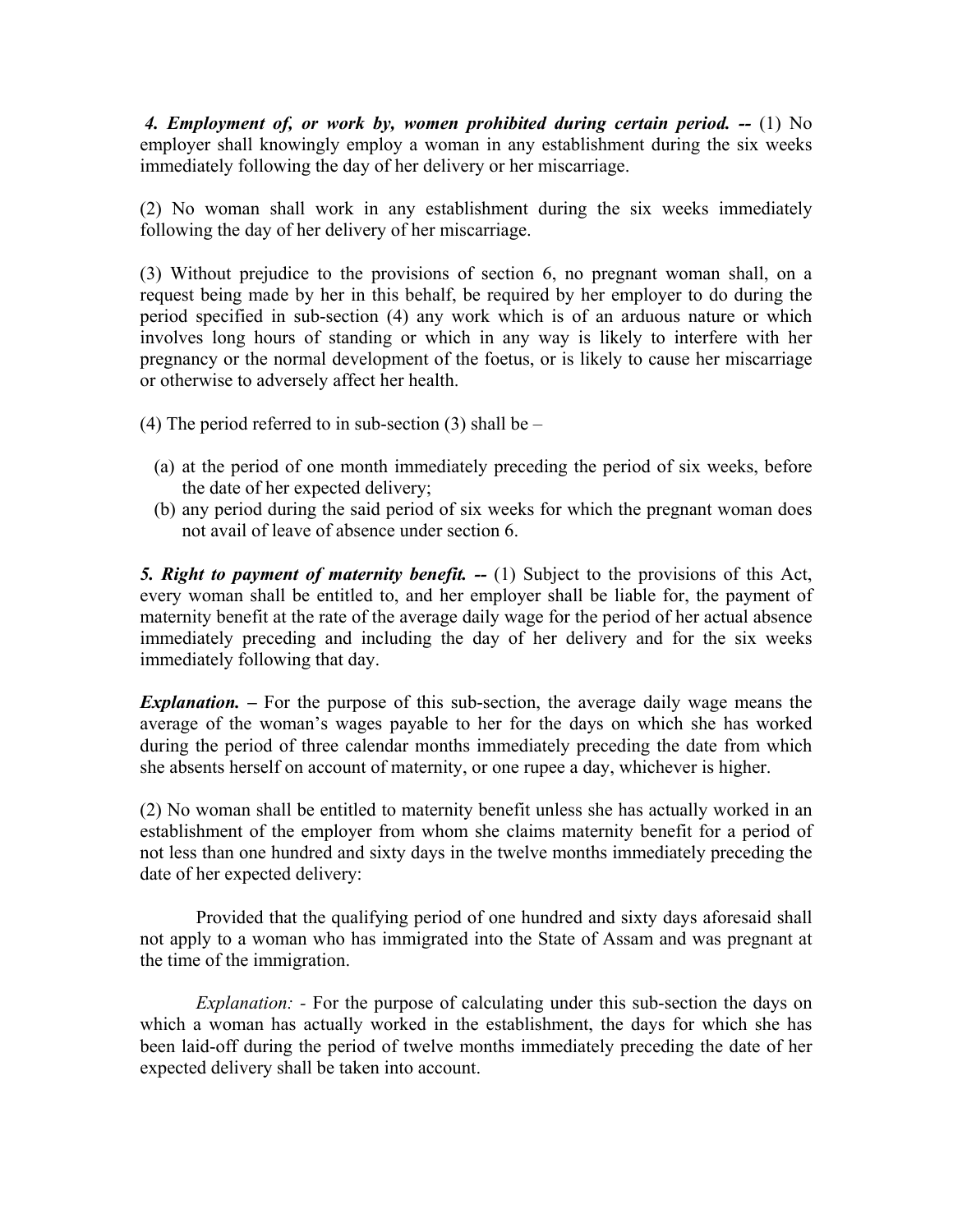(3) The maximum period for which any woman shall be entitled to maternity benefit shall be twelve weeks, that is to say, six weeks up to and including the day of her delivery and six weeks immediately following that day:

 Provided that where a woman dies during this period, the maternity benefit shall be payable only for the days up to and including the day of her death:

 Provided further that where a woman, having been delivered of a child dies during her delivery or during the period of six weeks immediately following the date of her delivery, leaving behind in either case the child, the employer shall be liable for the maternity benefit for the entire period of six weeks immediately following the day of her delivery but if the child also dies during the said period, then for the days up to and including the day of the death of the child.

 NOTES. – The term "week" means a cycle of seven days including Sundays; *B. Shah V. Presiding Officer,* A.I.R. 1978 S. C. 12.

<sup>9</sup>/5-A. Continuance of payment of maternity benefit in certain cases. -- Every woman entitled to the payment of maternity benefit under this Act shall, notwithstanding the application of the Employees' State Insurance Act, 1948 (34 of 1948), to the factory or other establishment in which she is employed, continue to be so entitled until she becomes qualified to claim maternity benefit under Sec. 50 of that Act.]

# $10/15$ -B. Payment of maternity benefit in certain cases. -- Every woman –

- (a) who is employed in a factory or other establishment to which the provisions of the Employees' State Insurance Act, 1948 (34 of 1948), apply;
- (b) whose wages (excluding remuneration for overtime work) for a month exceed the amount specified in sub-clause (b) of clause (a) of section 2 of that Act; and
- (c) who fulfils the conditions specified in sub-section (2) of section 5, shall be entitled to the payment of maternity benefit under this Act].

*6. Notice of claim for maternity benefit and payment thereof. --* (1) Any woman employed in an establishment and entitled to maternity benefit under the provisions of this Act may give notice in writing in such form as may be prescribed, to her employer, stating that her maternity benefit and any other amount to which she may be entitled under this Act may be paid to her or to such person as she may nominate in the notice and that she will not work in any establishment during the period for which she receives maternity benefit.

(2) In the case of a woman who is pregnant, such notice shall state the date from which she will be absent from work, not being a date earlier than six weeks from the date of her expected delivery.

 $\overline{a}$ 

<sup>&</sup>lt;sup>9</sup> Ins. By Act 21 of 1972, S. 3.

 $^{10}$  Ins. By Act 53 of 1976, S. 3.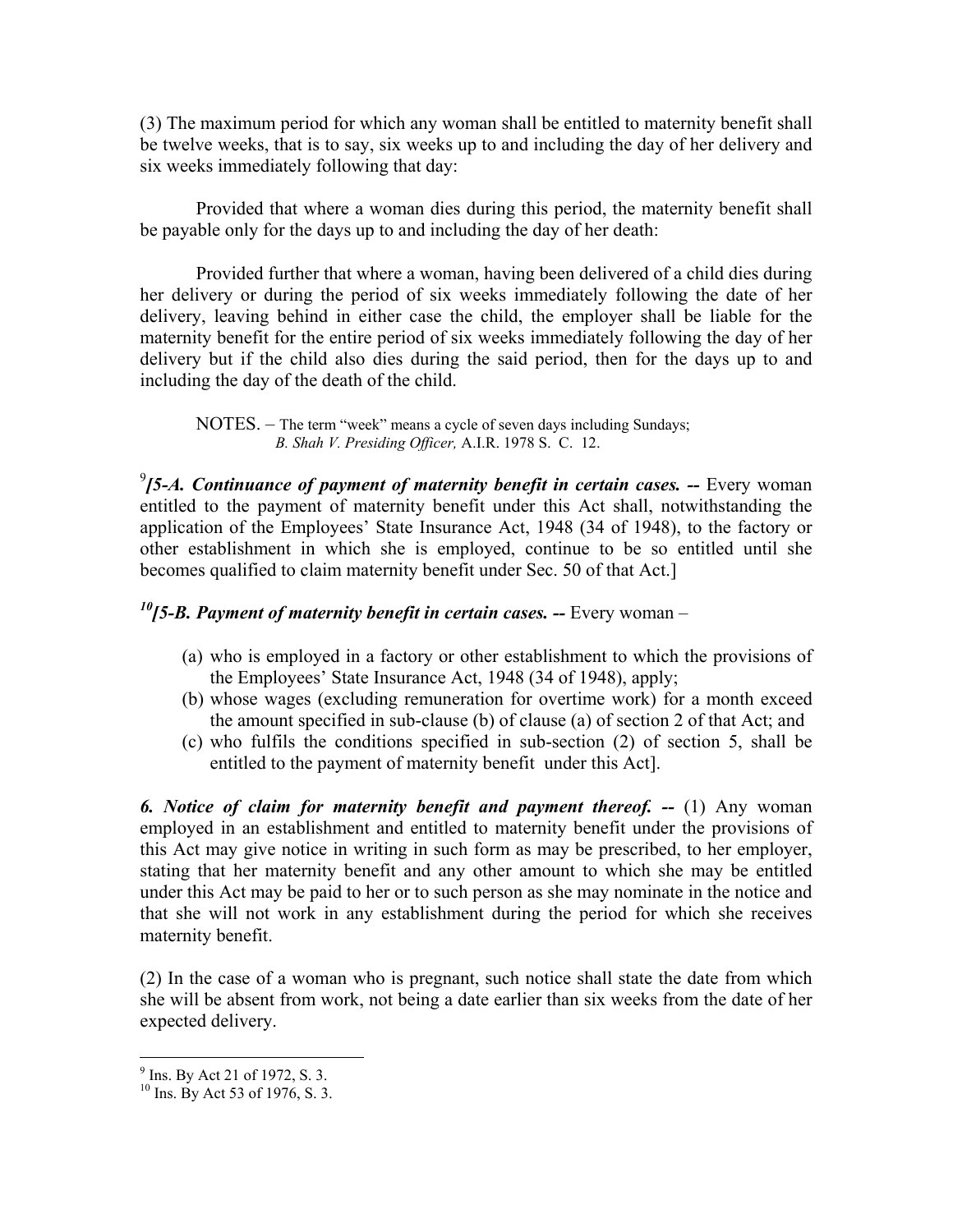(3) Any woman who has not given the notice when she was pregnant may give such notice as soon as possible after the delivery.

(4) On receipt of the notice, the employer shall permit such woman to absent herself from the establishment until the expiry of six weeks after the day of her delivery.

(5) The amount of maternity benefit for the period preceding the date of her expected delivery shall be paid in advance by the employer to the woman on the production of such proof as may be prescribed that the woman is pregnant, and the amount due for the subsequent period shall be paid by the employer to the woman within forty-eight hours of production of such proof as may be prescribed that the woman has been delivered of a child.

(6) The failure to give notice under this section shall not disentitle a woman to maternity benefit or any other amount under this Act if she is otherwise entitled to such benefit or amount and in any such case an Inspector may either of his own motion or on an application made to him by the woman, order the payment of such benefit or amount within such period as may be specified in the order.

NOTES. – See also Sec. 50 of the Employees' State Insurance Act, 1948, for conditions under which a woman becomes qualified to claim maternity benefit under this Act.

*7. Payment or maternity benefit in case of death of a woman. --* If a woman entitled to maternity benefit or any other amount under this Act, dies before receiving such maternity benefit or amount, or where the employer is liable for maternity benefit under the second proviso to sub-section (3) of section 5, the employer shall pay such benefit or amount to the person nominated by the woman in the notice given under section 6 and in case there is no such nominee, to her legal representative.

*8. Payment of medical bonus. --* Every woman entitled to maternity benefit under this Act shall also be entitled to receive from her employer a medical bonus of twenty-five rupees, if no pre-natal confinement and post-natal care is provided for by the employer free of charge.

*9. Leave for miscarriage. --* In case of miscarriage, a woman shall, on production of such proof as may be prescribed, be entitled to leave with wages at the rate of maternity benefit for a period of six weeks immediately following the day of her miscarriage.

*10. Leave for illness arising out of pregnancy, delivery, premature birth of child, or miscarriage. --* A woman suffering illness arising out of pregnancy, delivery, premature birth of child or miscarriage shall, on production of such proof as may be prescribed, be entitled in addition to the period of absence allowed to her under section 6, or, as the case may be, under section 9, to leave with wages at the rate of maternity benefit for a maximum period of one month.

*11. Nursing breaks. --* Every woman delivered of a child who returns to duty after such delivery shall, in addition to the interval for rest allowed to her, be allowed in the course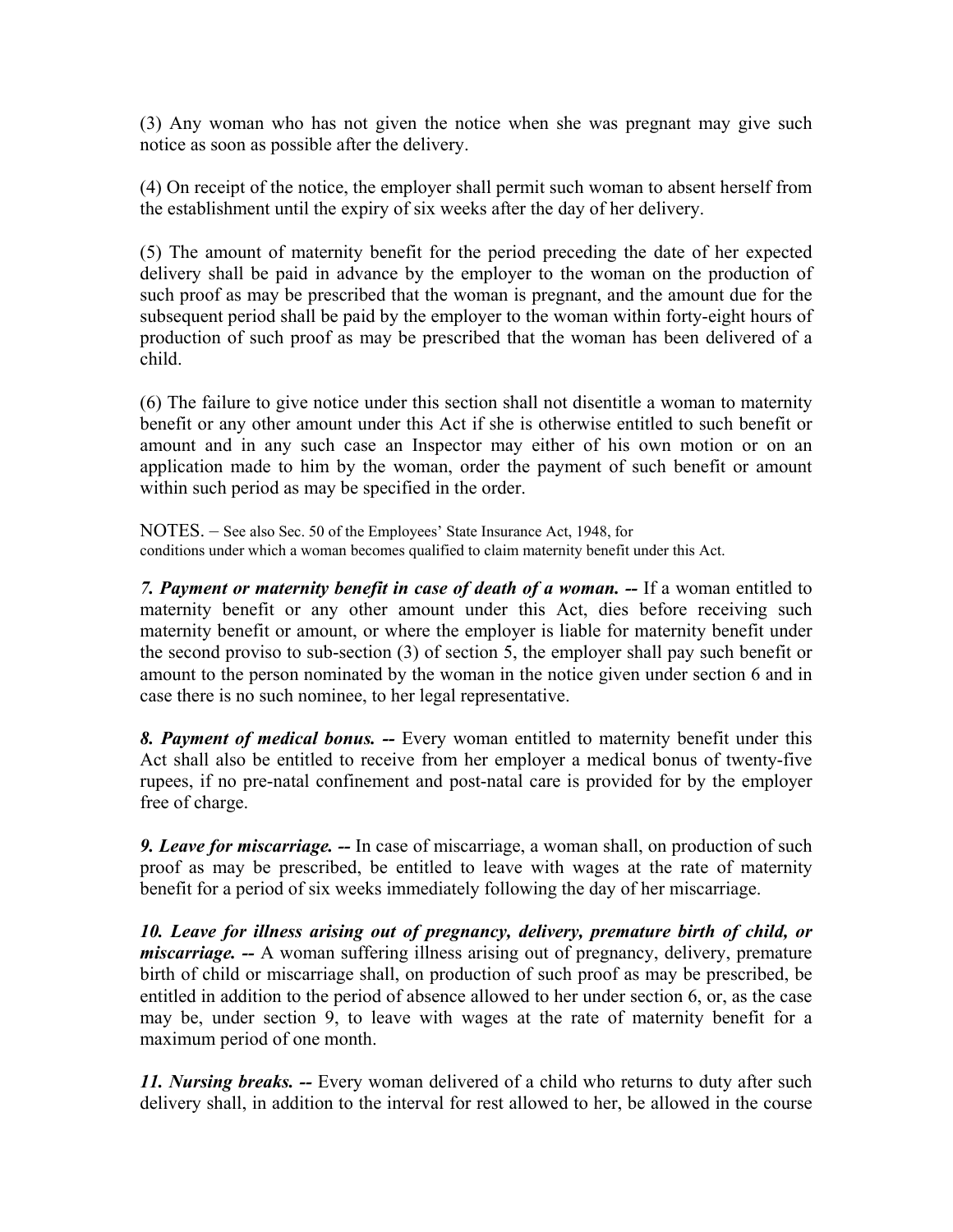of her daily work two breaks of the prescribed duration for nursing the child until the child attains the age of fifteen months.

*12. Dismissal during absence or pregnancy. --* (1) Where a woman absents herself from work in accordance with the provisions of this Act, it shall be unlawful for her employer to discharge or dismiss her during or on account of such absence or to give notice of discharge or dismissal on such a day that the notice will expire during such absence, or to vary to her disadvantage any of the conditions of her service.

(2) (a) The discharge or dismissal of a woman at any time during her pregnancy, if the woman but for such discharge of dismissal would have been entitled to maternity benefit or medical bonus referred to in section 8, shall not have the effect of depriving her of the maternity benefit or medical bonus:

 Provided that where the dismissal is for any prescribed gross misconduct the employer may, by order in writing communicated to the woman, deprive her of the maternity benefit or medical bonus or both.

(b) Any woman deprived of maternity benefit or medical bonus or both may, within sixty days from the date on which the order of such deprivation is communicated to her, appeal to such authority as may be prescribed, and the decision of that authority on such appeal, whether the woman should or should not be deprived of maternity benefits or medical bonus or both, shall be final.

(c) Nothing contained in this sub-section shall affect the provisions contained in subsection  $(1)$ .

*13. No deduction of wages in certain cases. --* No deduction from the normal and usual daily wages of a woman entitled to maternity benefit under the provisions of this Act shall be made by reason only of –

- (a) the nature of work assigned to her by virtue of the provisions contained in subsection (3) of section 4 : or
- (b) breaks for nursing the child allowed to her under the provisions of section 11.

*14. Appointment of Inspectors. –* The appropriate Government may, by notification in the Official *Gazette,* appoint such officers as it thinks fit to by Inspectors for the purposes of this Act and may define the local limits of the jurisdiction within which they shall exercise their function under this Act.

*15. Powers and duties of Inspectors. --* An Inspector may, subject to such restrictions or conditions as may be prescribed, exercise all or any of the following powers, namely: -

(a) enter at all reasonable times with such assistants, if any, being persons in the service of the Government or any local or other public authority as he thinks fit, any premises or place where women are employed or work is given to them in an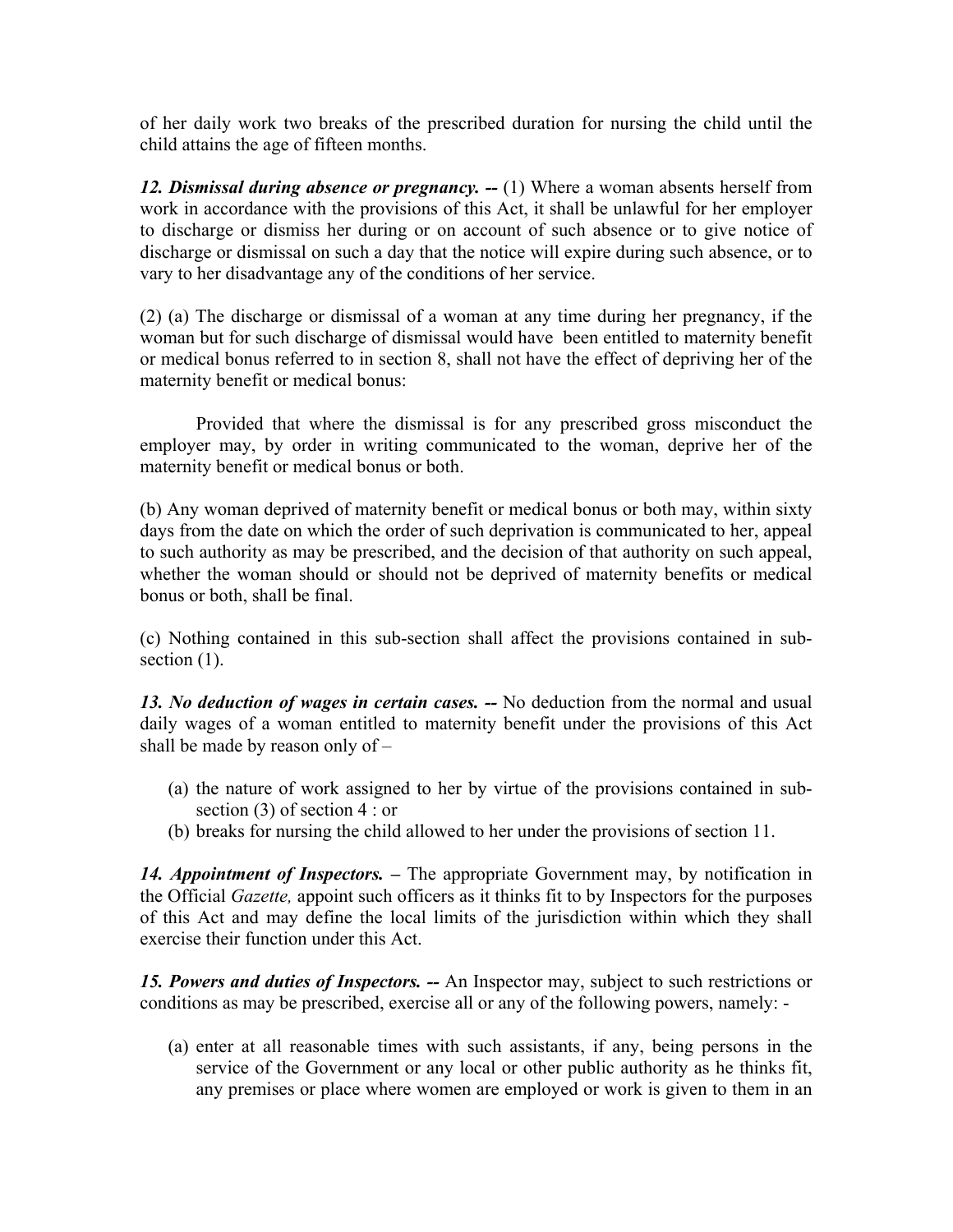establishment, for the purposes or examining any registers, records and notices required to be kept or exhibited by or under this Act and require their production for inspection;

(b) examine any person whom he finds in any premises or place and who, he has reasonable cause to believe, is employed in the establishment:

Provided that no person shall be compelled under this section to answer any question or give any evidence tending to incriminate himself:

- (c) require the employer to give information regarding the names and addresses of women employed, payments made to them, and applications or notices received form them under this Act; and
- (d) take copies of any registers and records or notices or any portions thereof.

*16. Inspectors to be public servants. --* Every Inspector appointed under this Act shall be deemed to be a public servant within the meaning of section 21 of the Indian Penal Code (45 of 1860).

17. Power of Inspector to direct payments to be made. -- (1) Any woman claiming that maternity benefit or any other amount to which she is entitled under this Act and any person claiming that payment due under section 7 has been improperly withheld, may make a complaint to the inspector.

(2) The Inspector may, of his own motion or on receipt of a complaint referred to in subsection (1), make an enquiry or cause an inquiry to be made and if satisfied that payment has been wrongfully withheld, may direct the payment to be made in accordance with his orders.

(3) Any person aggrieved by the decision of the Inspector under sub-section (2) may, within thirty days from the date on which such decision is communicated to such person, appeal to the prescribed authority.

(4) The decision of the prescribed authority where an appeal has been preferred to it under sub-section (3) or of the Inspector where no such appeal has been preferred, shall be final.

(5) Any amount payable under these sections shall be recoverable as an arrear of lane revenue.

*18. Forfeiture of maternity benefit. --* If a woman works in any establishment after she has been permitted by her employer to absent herself under the provisions of section 6 for any period during such authorized absence, he shall forfeit her claim to the maternity benefit for such period.

*19. Abstracts of Act and rules thereunder to be exhibited. --* An abstract of the provisions of this Act and the rules made thereunder in the language or languages of the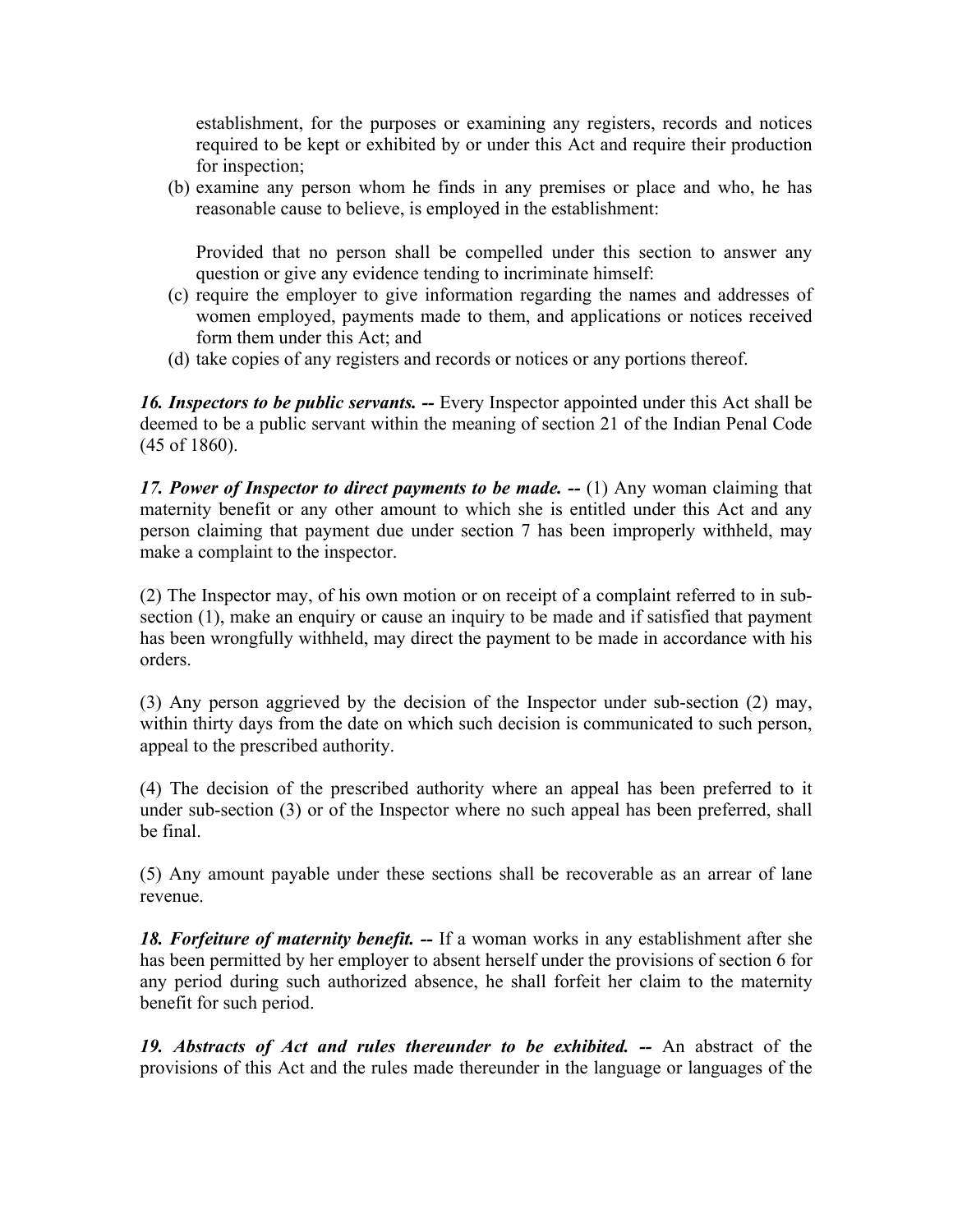locality shall be exhibited I a conspicuous place by the employer in every part of the establishment in which women are employed.

*20. Registers, etc.* – Every employer shall prepare and maintain such registers, records and muster-rolls and in such manner as may be prescribed.

*21. Penalty for contravention of Act by employers. --* If any employer contravenes the provisions of this Act or the rules made thereunder he shall be punishable with imprisonment which may extend to three months, or with fine which may extend to five hundred rupees, or with both; and where the contravention is of any provision regarding maternity benefit or regarding payment of any other amount and such maternity benefit or amount has not already been recovered, the court shall in addition recover such maternity benefit or amount as if it were a fine, and pay the same to the person entitled thereto.

*22. Penalty for obstructing Inspector. --* Whoever fails to produce on demand by the Inspector any register or document in his custody kept in pursuance of this Act or the rules made thereunder or conceals or prevents any person from appearing before or being examined by an Inspector, shall be punishable with imprisonment which ma extend to three months, or with fine which may extend to five hundred rupees or with both.

23. *Cognizance of offences.* -- (1) No prosecution for an offence punishable under this Act or any rule made thereunder shall be instituted after the expiry of one year from the date on which the offence is alleged to have been committed and no such prosecution shall be instituted except by, or with the previous sanction of, the Inspector;

 Provided that in computing the period of one year aforesaid, the time, if any, taken for the purpose of obtaining such previous sanction shall be excluded.

(2) No court inferior to that of a Presidency Magistrate or a Magistrate of the First Class shall try any such offence.

NOTES. – Sections 21 to 23 deal with penalties under the Act and procedure to try offences committed under this Act.

*24. Protection of action taken in good faith. --* No suit, prosecution or other legal proceeding shall lie against any person for anything which is in good faith done or intended to be done in pursuance of this Act or of any rule or order made thereunder.

25. Power of Central Government to give directions. -- The Central Government may give such directions as it may deem necessary to a State Government regarding the carrying into execution the provisions of this Act and the State Government shall comply with such directions.

*26. Power to exempt establishments. --* If the appropriate Government is satisfied that having regard to an establishment or a class of establishments providing for the grant of benefit which are not less favourable than those provided in this Act, it is necessary so to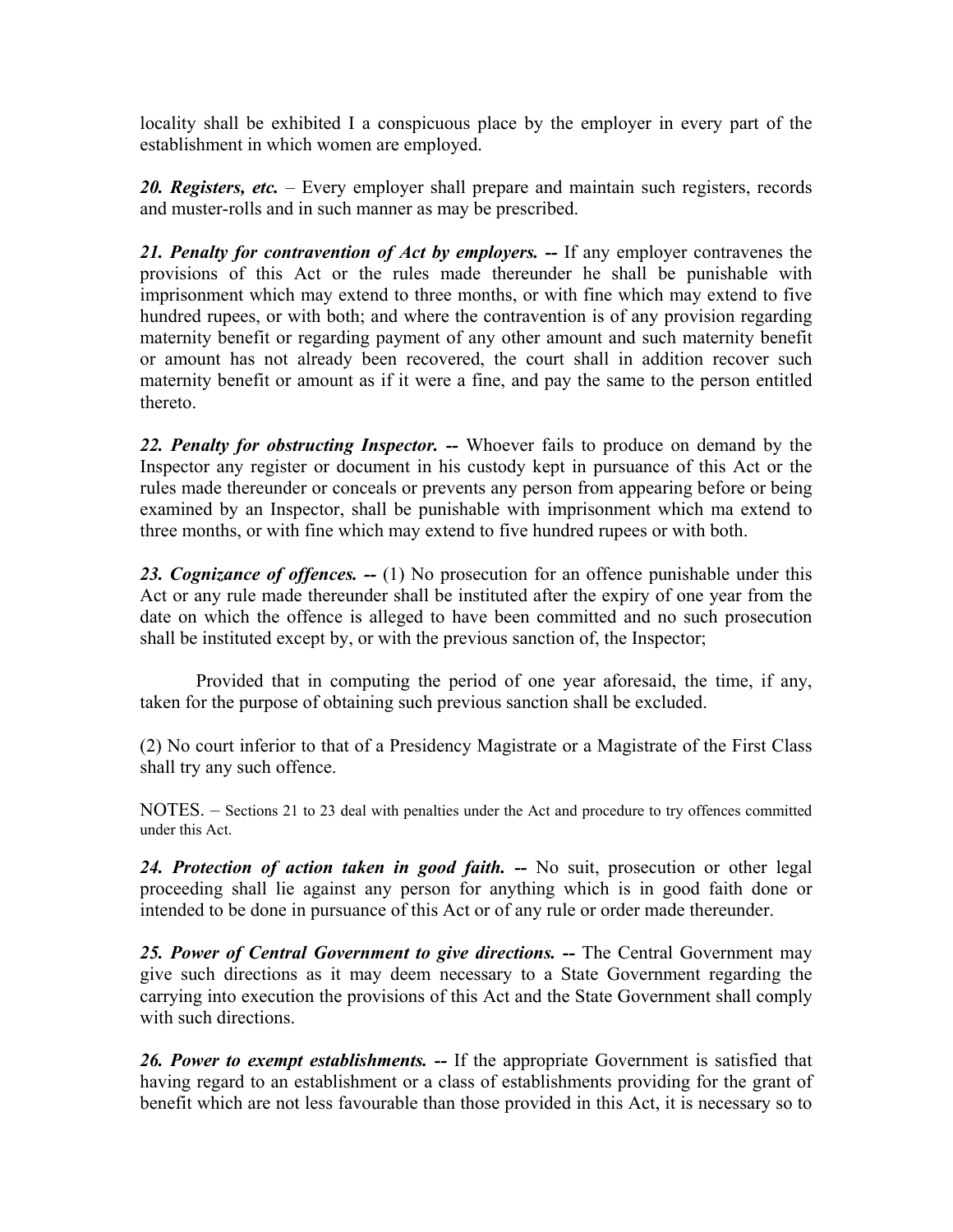do, it may, by notification in the Official *Gazette,* exempt subject to such conditions and restrictions, if any, as may be specified in the notifications, the establishment or class of establishments from the operation of all or any of the provisions of this Act or of any rule made thereunder.

27. *Effect of laws and agreements inconsistent with this Act.* -- (1) The provisions of this Act shall have effect notwithstanding anything inconsistent therewith contained in any other law or in the terms of any award, agreement or contract of service, whether made before or after the coming into force of this Act:

 Provided that where under any such award, agreement, contract of service or otherwise, a woman is entitled to benefits in respect of any matter which are more favourable to her than those to which she would be entitled under this Act, the woman shall continue to be entitled to the more favourable benefits in respect of that matter, notwithstanding that she is entitled to receive benefit in respect of other matters under this Act.

(2) Nothing contained in this Act shall be construed to preclude a woman from entering into an agreement with her employer for granting her rights or privileges in respect of any matter, which are more favourable to her than those to which she would be entitled under this Act.

*28. Power to make rules. --* (1) The appropriate Government may, subject to the condition of previous publication and by notification in the Official *Gazette,* make rules for carrying out the purposes of this Act.

(2) In particular, and without prejudice to the generality of the foregoing power, such rules may provide for –

- (a) the preparation and maintenance of registers, records and muster rolls;
- (b) the exercise of powers (including the inspection of establishments) and the performance of duties by Inspectors for the purposes of this Act;
- (c) the method of payment of maternity benefit and other benefits under this Act in so far as provision has not been made therefore in this Act;
- (d) the form of notices under section 6:
- (e) the nature of proof required under the provisions of this Act;
- (f) the duration of nursing breaks referred to in section 11;
- (g) acts which may constitute gross misconduct for purposes of section 12;
- (h) the authority to which an appeal under clause (b) of sub-section (2) of section 12 shall lie, the form and manner in which such appeal may be made and the procedure to be followed in disposal thereof;
- (i) the authority to which an appeal shall lie against the decision of the Inspector under section 17; the form and manner in which such appeal may be made and the procedure to be followed in disposal thereof;